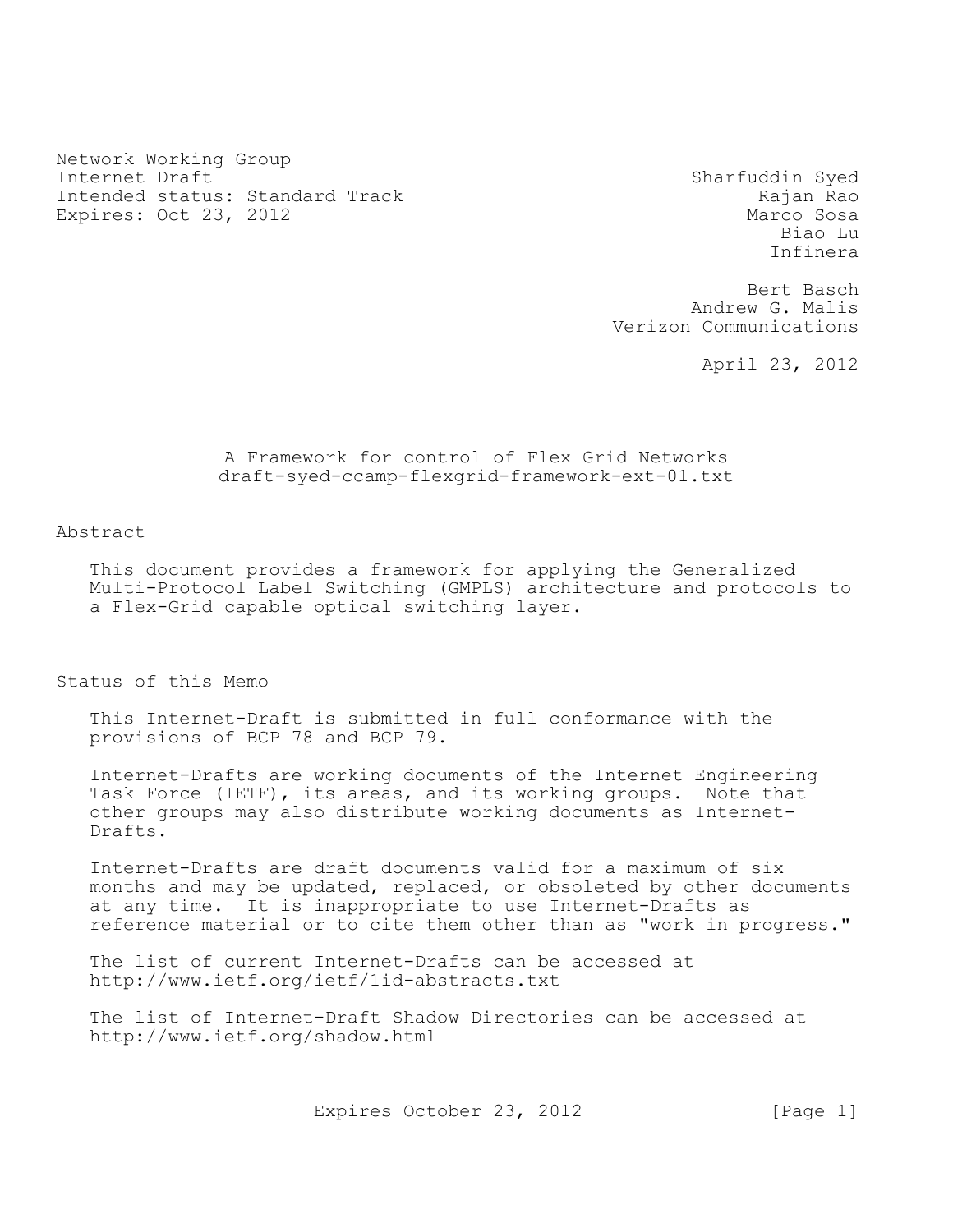This Internet-Draft will expire on September 23, 2012.

### Copyright Notice

Copyright (c) 2011 IETF Trust and the persons identified as the document authors. All rights reserved.

This document is subject to [BCP 78](http://tools.ietf.org/html/bcp78) and the IETF Trust's Legal Provisions Relating to IETF Documents [\(http://trustee.ietf.org/license-info\)](http://trustee.ietf.org/license-info) in effect on the date of publication of this document. Please review these documents carefully, as they describe your rights and restrictions with respect to this document. Code Components extracted from this document must include Simplified BSD License text as described in [Section 4.](http://tools.ietf.org/html/draft-li-ccamp-flexible-grid-label-00#section-4)e of the Trust Legal Provisions and are provided without warranty as described in the Simplified BSD License.

## Table of Contents

| 2.1            |  |
|----------------|--|
|                |  |
|                |  |
|                |  |
|                |  |
|                |  |
| 8 <sub>1</sub> |  |
|                |  |
|                |  |
|                |  |
|                |  |
|                |  |
|                |  |

# <span id="page-1-0"></span>1. Introduction

To enable scaling to data rates beyond 100 Gbps, next generation transport systems based on a super-channel concept are currently being developed. To allow efficient allocation of optical spectral bandwidth for such high bit rate systems, the International Telecommunication Union Telecommunication Standardization Sector (ITU-T) is extending the G.694.1 grid standard beyond the traditional fixed grid assignment of a constant spectral width per channel (termed ''Fixed-Grid'') to include flexible grid (termed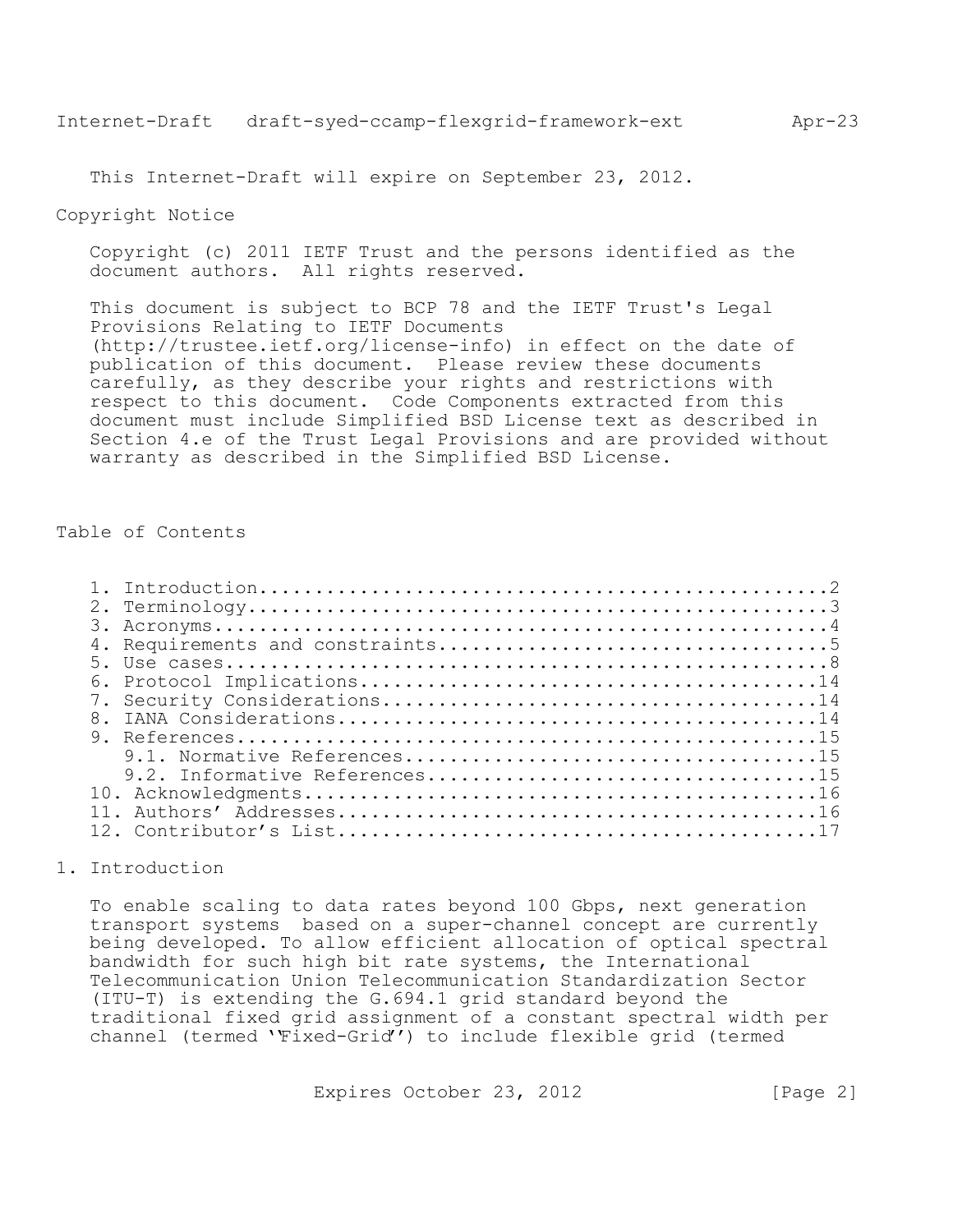''Flex-Grid'') support allowing for varying spectral width per channel, to support a variety of high-bit rate channels, each optimizing the spectral bandwidth needed for its particular channel type.

Current IETF GMPLS efforts for routing and signaling on Wavelength Switched Optical Networks (WSONs) have been focused on Routing and Wavelength Assignment (RWA) for fixed grid Reconfigurable Optical Add-Drop Multiplexors (ROADMs) and line systems. This framework document is intended to set the stage on introducing the flexible grid concept, and setting the requirements and use cases to be taken into consideration for extending the GMPLS protocols to include support for flexible grid capable elements and the need for specifying blocks of spectrum, rather than just wavelengths.

Section 2 of this document provides background terminology, while section 3 provides an acronym list. Section 4 then goes over a set of requirements that must be considered when defining the protocol extensions to support flexible grid elements. Section 5 then provides further background with a set of use cases. Section 6 goes over protocol implications; section 7 covers security considerations; section 8 lists IANA considerations. Section 9 provides a list of references. Acknowledgements and contact information is provided in sections 10-12.

- <span id="page-2-0"></span>2. Terminology
	- A. Frequency Slot:

A frequency range allocated to a given channel and unavailable to other channels within the same flexible grid [FLEX-GRID]

It is a contiguous portion of the spectrum available for an optical passband filter. A frequency slot is defined by its nominal central frequency and its slot width.

B. Spectral Slice:

The minimum granularity of a frequency slot (e.g. 12.5GHz).

C. Slot width:

The full width of a frequency slot in a flexible grid [FLEX-GRID].

The slot width is equal to number of spectral slices in the slot times the width of spectral slice.

D. Super-channel: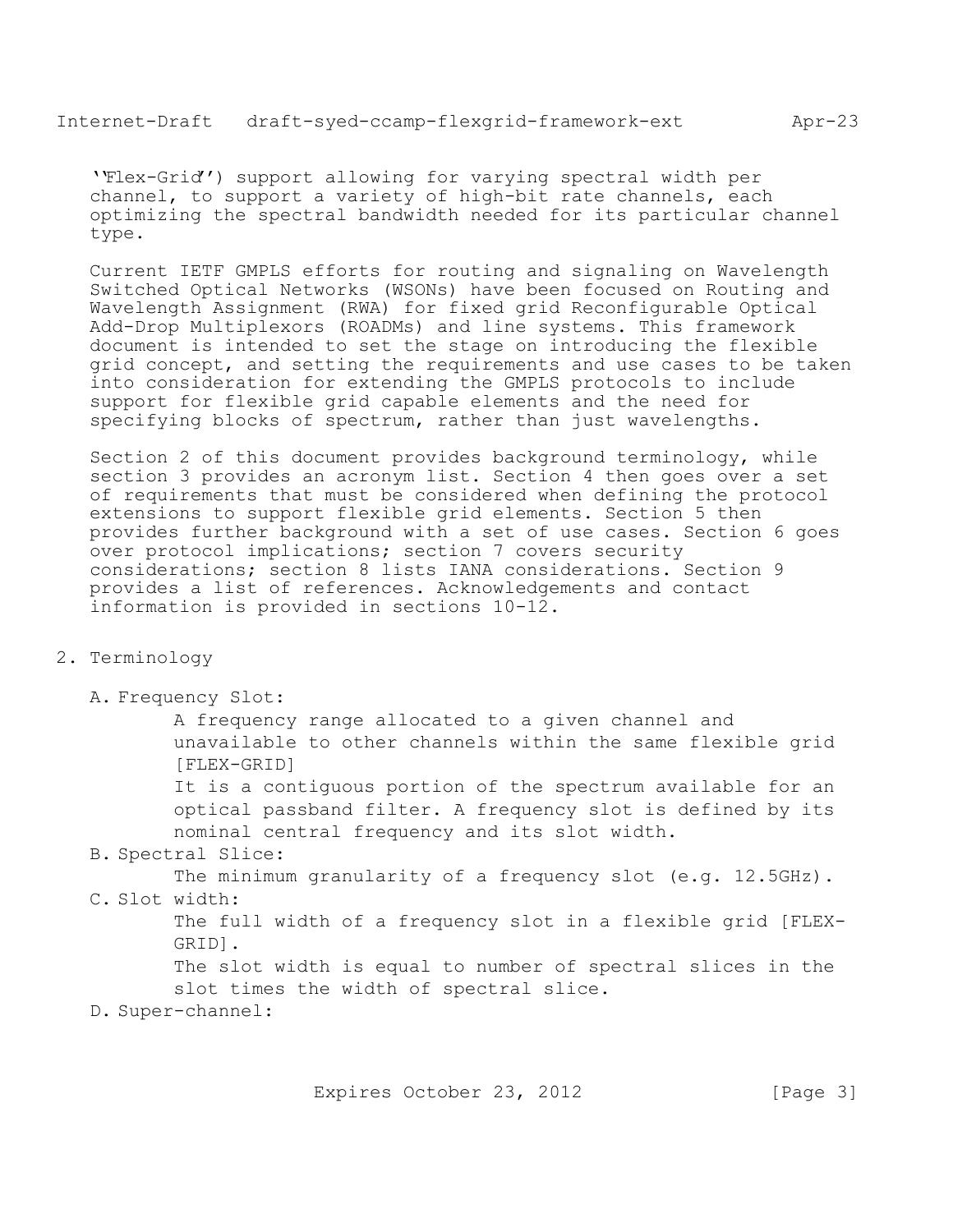A super-channel is a collection of one or more frequency slots to be treated as a unified entity for management and control plane purposes (Ref to figure-1).

#### E. Contiguous Spectrum Super-channel:

A contiguous spectrum super-channel is a super-channel with a single frequency slot (Ref to figure-1).

### F.Split-Spectrum super-channel:

A split-Spectrum super-channel is a super-channel with multiple frequency slots. Each frequency slot will be allocated an independent passband

filter, irrespective of whether frequency slots are adjacent or not.





## <span id="page-3-0"></span>3. Acronyms

OCG: Optical Carrier Group

SCH: Super Channel

OCh: Optical Channel

OCC: Optical Channel Carrier

OTUk: Optical channel Transport Unit level k

Expires October 23, 2012 [Page 4]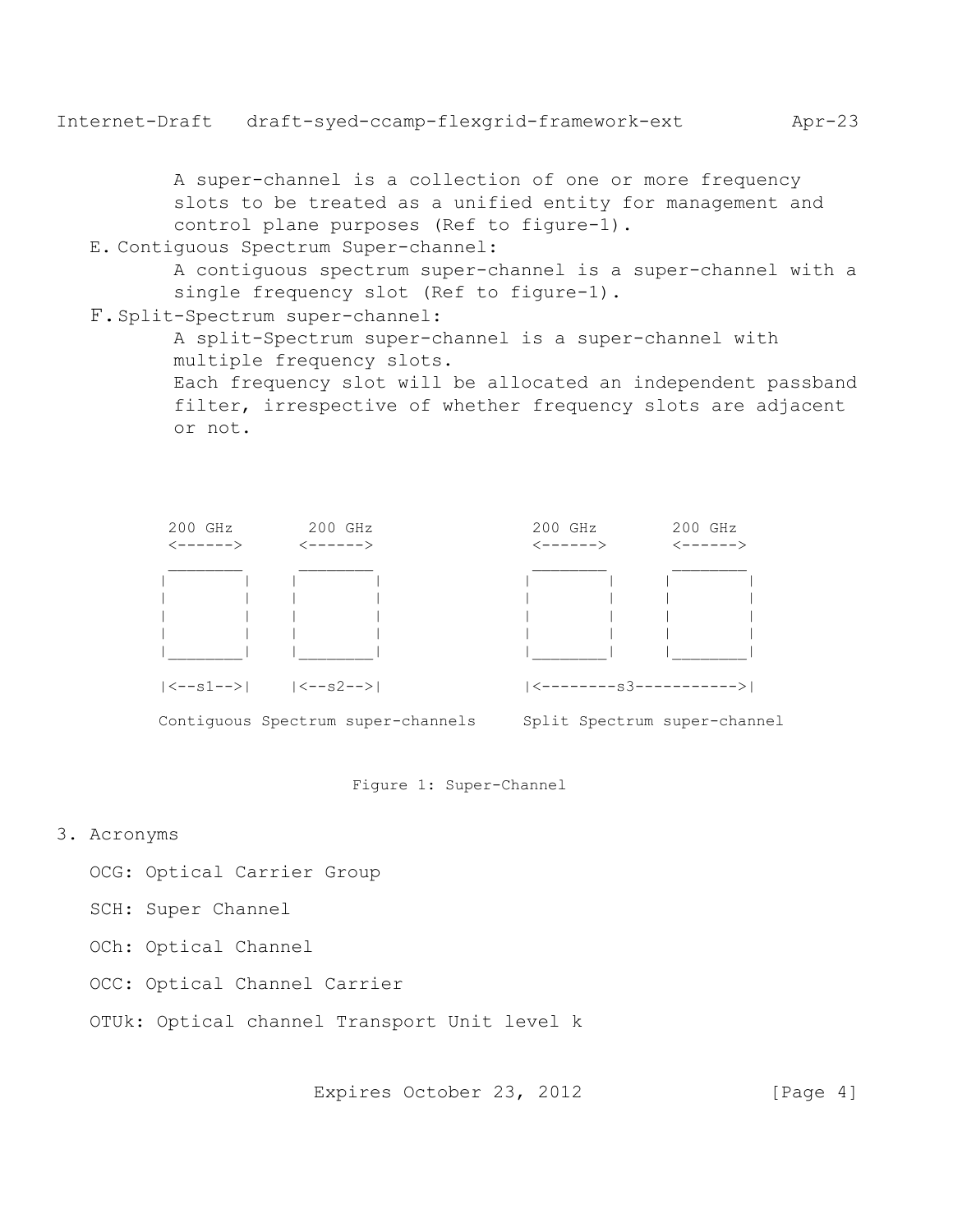Internet-Draft draft-syed-ccamp-flexgrid-framework-ext Apr-23

ODUk: Optical channel Data Unit Level k

ODUj: Optical channel Data Unit Level j

CDC: Colorless, Directionless and Contentionless

CD: Colorless and Directionless

ROADM: Reconfigurable Optical Add-Drop Multiplexer

<span id="page-4-0"></span>4. Requirements and constraints

This section covers the high level requirements for the support of super-channels over flexible grid infrastructure (Flex-Grid). Specifically, the scope of requirements and constraints listed in this section covers the functionality that shall be supported by the control plane sub-system. The Features are listed as a list of Requirements Tagged as Rn, for better traceability and coverage in other related drafts and/or for references by other related standards across other standard bodies.

R1: Flexible size of super-channel

The protocol shall allow the super-channels on the Flex-Grid to be of different size/width. The number of slices and the granularity of each slice shall be flexible.

R2: Flexible mapping of super-channel

The super-channels shall be allowed to be mapped to any spectrum location in the ITU Grid.

The frequency slots allocation of super-channels on the ITU-Grid shall confirm to [FLEX-GRID]

R3: Contiguous Spectrum and Split Spectrum super-channel

The protocol shall allow the use of super-channels which can be contiguous or non-contiguous.

Example: consider a system supporting 500GHz super-channel.

In case of contiguous spectrum, the super-channel is allocated with 40 slices of 12.5GHz granularity. This super-channel is placed directly on the Flex-Grid at any location.

Expires October 23, 2012 [Page 5]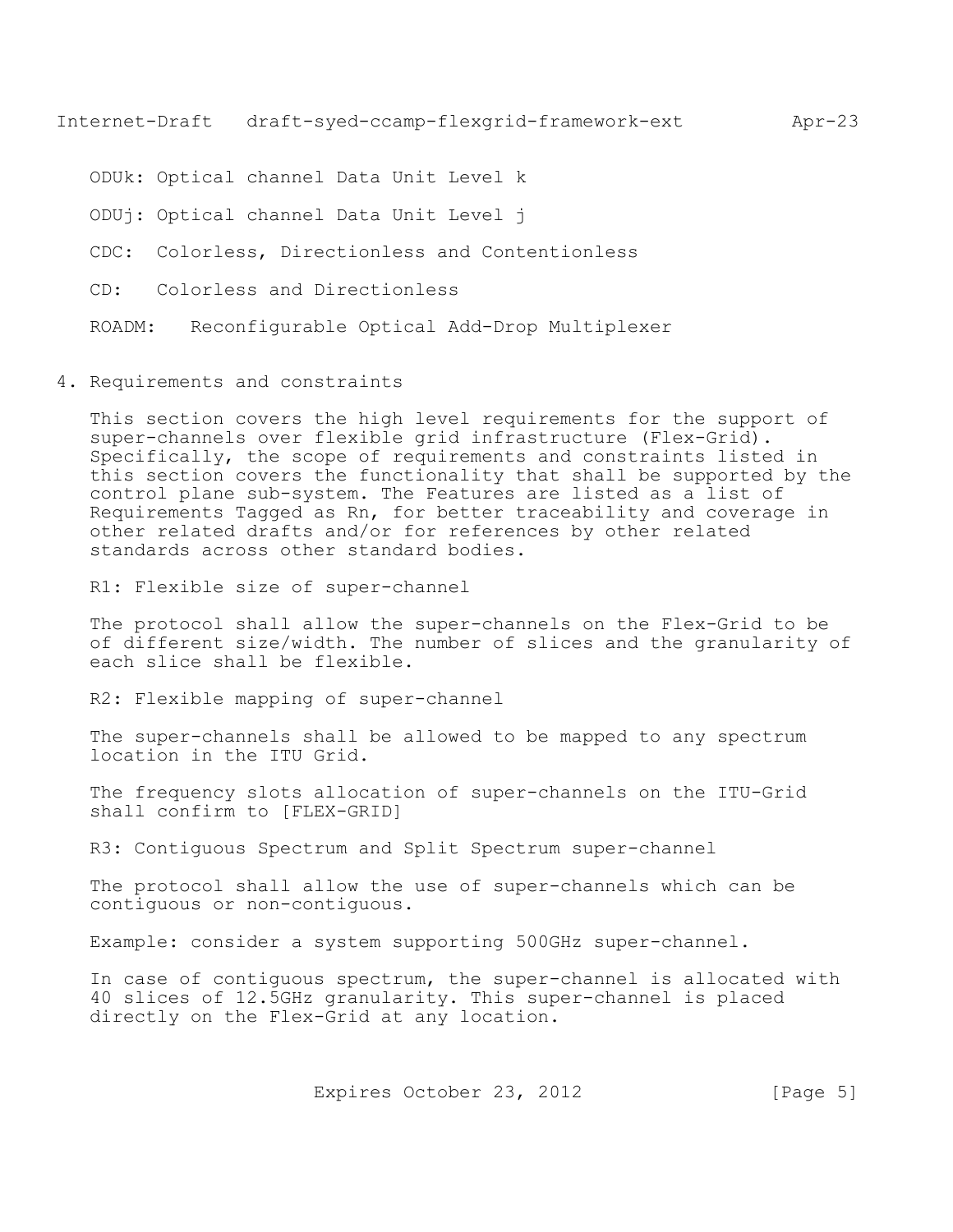In case of split spectrum, the super-channel is divided into multiple members. Considering the same example scenario, the 500GHz super-channel can be divided into 2 member split spectrum channels. Each member is allocated a different flexible location on the Flex-Grid. Each frequency slot can be 250GHz, 20x12.5GHz slices allocated for frequency slot.

R4: Co-routing of split-spectrum super-channel

The protocol shall support the co-routing of frequency slots within the split-spectrum super-channels.

Please refer to the Figure 5 and Use Case 3, depicting the corouting of split-spectrum super-channels.

R5: Flexible Modulation Formats and polarization mode for different super-channels on the same Flex-Grid

Each super-channel mapped on to the Flex-Grid system shall have the capability to support different modulation formats with either single or dual polarization modes.

R6: Fixed vs Flexible Grid super-channel interworking

The Control Plane protocol shall handle nodes which support flexgrid functionality in addition to nodes that only support fixed grid functionality. The enhanced control plane protocol with the flexgrid extensions shall also be able to work with fixed grid network in a backwards compatible manner.

This requirement is to enable introduction of flex-grid systems into existing fixed-grid network. This can also be used to deploy flexgrid system in certain segments of the network. Please also refer to the use case section of this document.

R7: Support for the CDC based super-channels over Flex-Grid

The super-channel over the Flex-Grid control plane frame work shall support CDC (Connectionless, Directionless and Contentionless) architecture. Further, flexibility of control shall be provided, such that, depending on deployment scenarios and application, a subset of CDC features are used on a given network segment. Hence, each type of ROADMs shall be supported.

R8: Directionless/Contentionless super-channels

Expires October 23, 2012 [Page 6]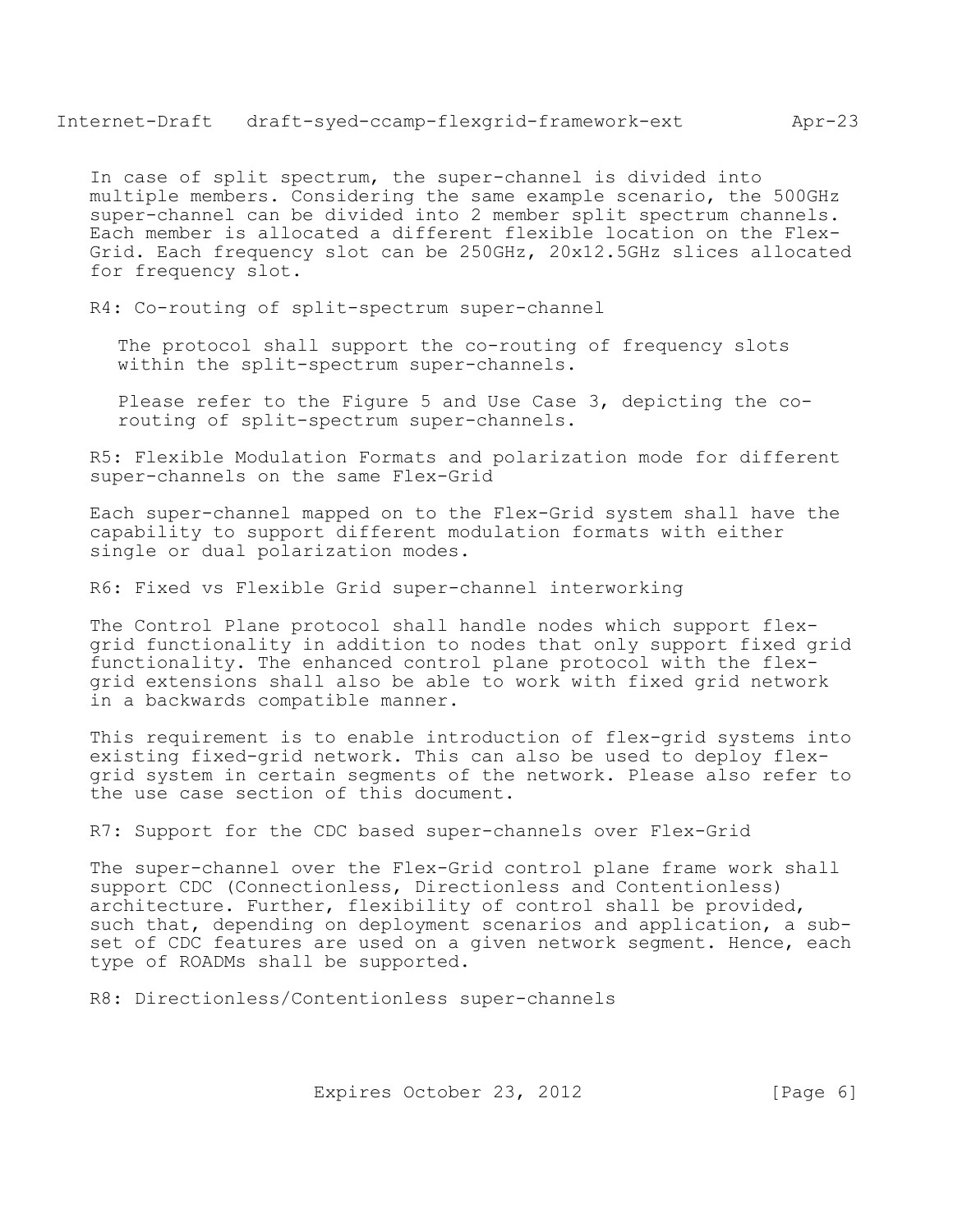The protocol shall allow for routing the super-channels in different fiber directions/degrees, based on the following criteria:

a) Based on spectral slices

b) Based on fibers/nodes

The super-channels with the same frequency slot mapping are not allowed to be provisioned over a given fiber direction.

Please refer to the Figure 5 and Use Case 3, depicting the handling of same super-channel at a CDC node.

R9: Resizing of super-channel bandwidth

Depending on the spectral bandwidth changes, the protocol shall allow super-channels resizing.

R10: super-channel LSP restoration

The protocol shall support the super-channel based LSP restoration feature, with the following features:

- a) During the restoration process, it shall be possible for the protocol to pick different frequency slots of super-channel, keeping the number and size of slices the same.
- b) LSP restoration with optional pre-computed path (with or without resource reservation) shall be supported.
- c) Revertive and Non-Revertive restoration options shall be provided.

R11: Embedded Control Channel for super-channel routing and signaling

The system shall continue to use the standard mechanism for ECC defined in [ref: OSC based control channel], for OAM features required to be supported between network elements deploying superchannel over Flex-Grid.

R12: Management Plane and Control Plane feature interaction for super-channel

The system shall keep track of important bandwidth related parameters for the Flex-Grid based system. Important parameters include (but not limited to):

a) Available Spectral Slices b) Provisioned super-channels along with provisioned spectral-slices

Expires October 23, 2012 [Page 7]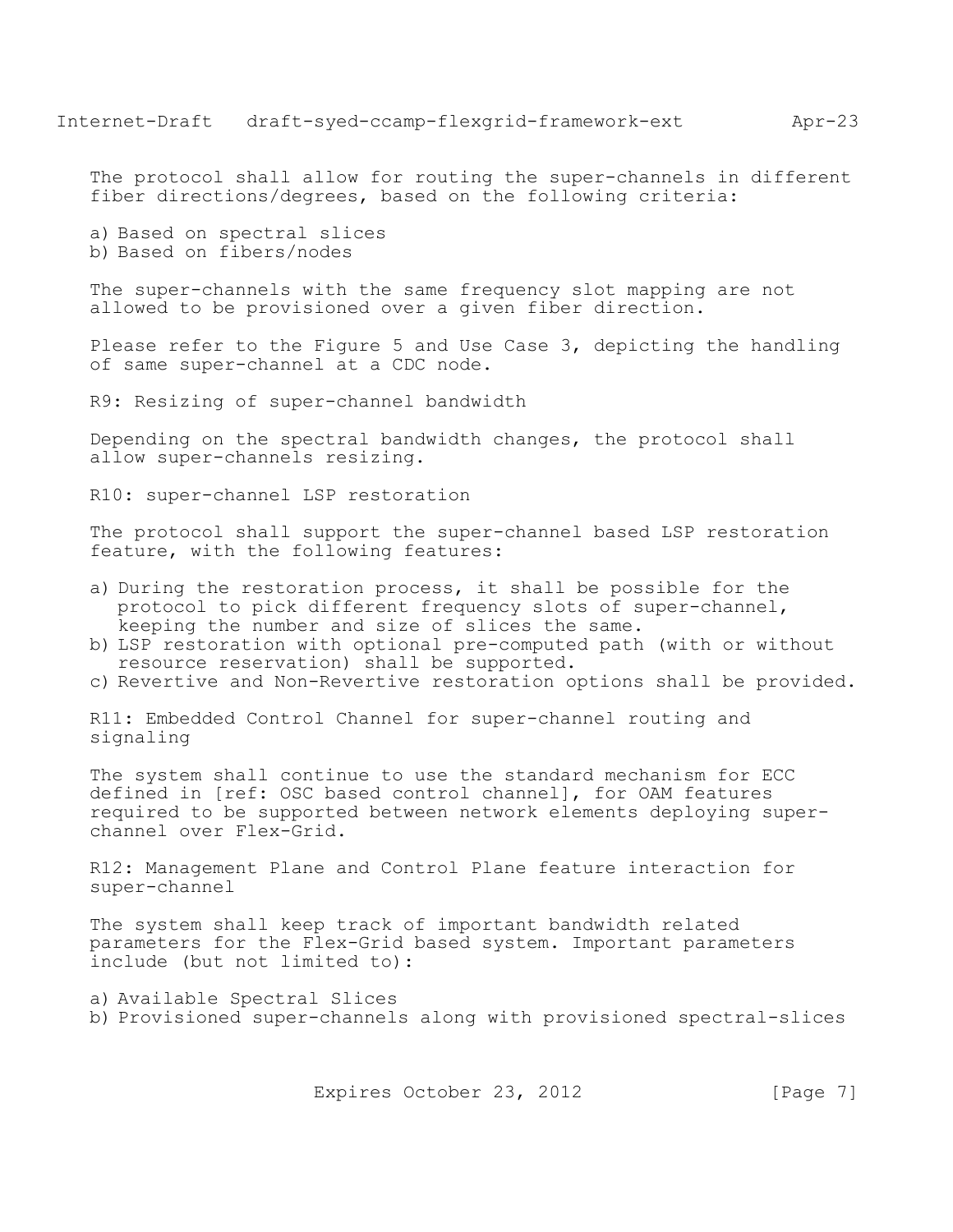<span id="page-7-0"></span>The use cases described in this section are for information only. The OTN hierarchy described in this section is sure to be discussed in ITU SG-15 Q6 & Q14. Within the scope of this frame-work document, the main focus is super-channel entity. The remaining layers are described to illustrate the relationship with the digital layers.

With respect to the mapping hierarchy in the OTN layers, multiple OCHs are mapped to the SCH, and multiple OCCs (Optical Channel Carriers) are mapped to an OCH. This hierarchy is depicted in Figure 2 below. Specifically, the following flexibility of number of instances that are mapped between the layers shall be supported.

X number of OCC mapped to OCH

- Y number of OCH mapped to SCH
- Z number of SCH mapped to OCG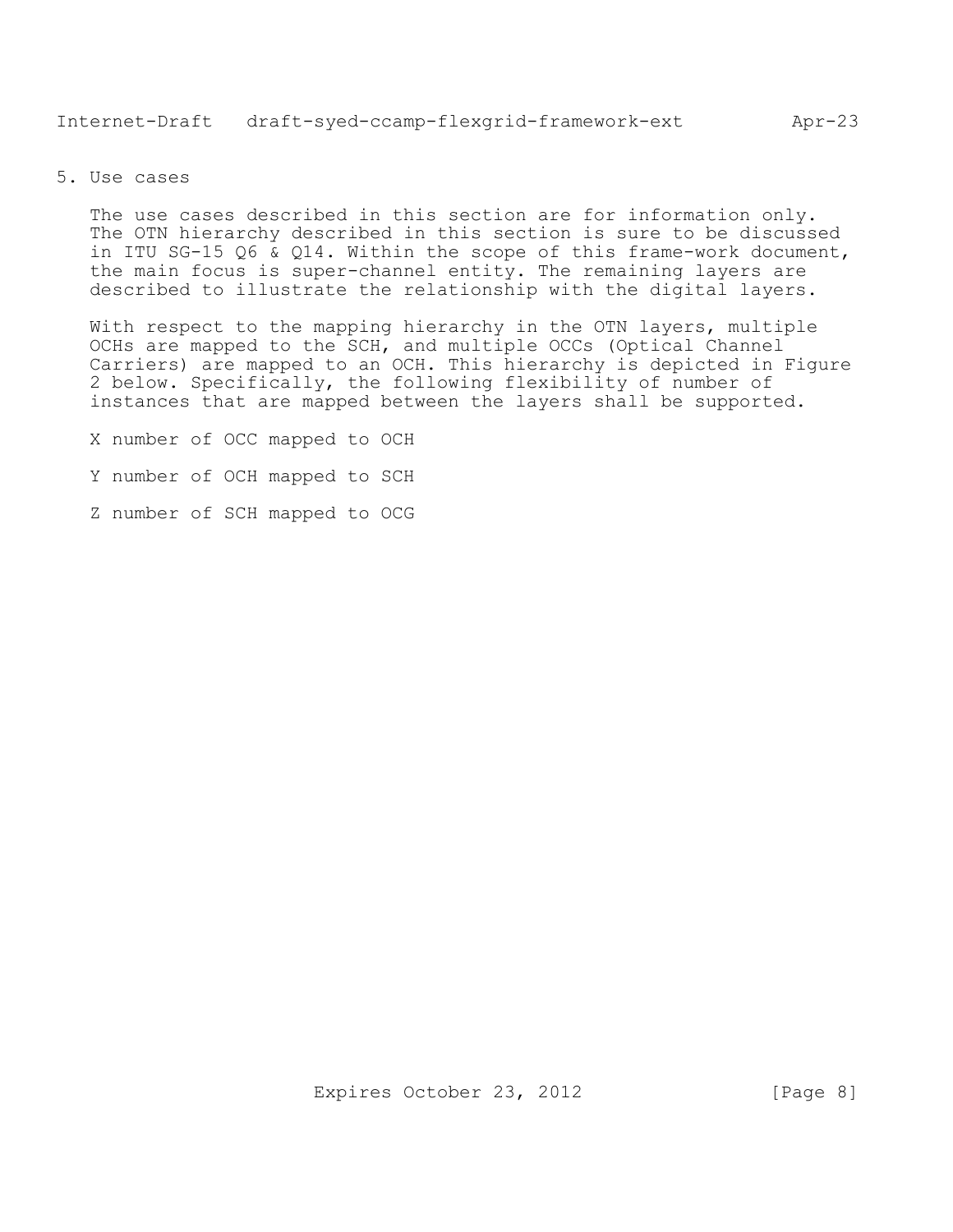

Figure 2: Super-Channel mapping to OTN hierarchy

Example Use Case 1: Super-Channel with multiple OCHs and multiple carriers per OCHs.

The following Figure 3 gives an example use case where multiple OCH are carrier over a single SCH. Please note that this is an example use case only. In general, the system shall be capable of supporting flexible mapping where there is flexible number of carriers mapped into an OCH and a flexible number of OCHs mapped to a single Super-Channel.

Expires October 23, 2012 [Page 9]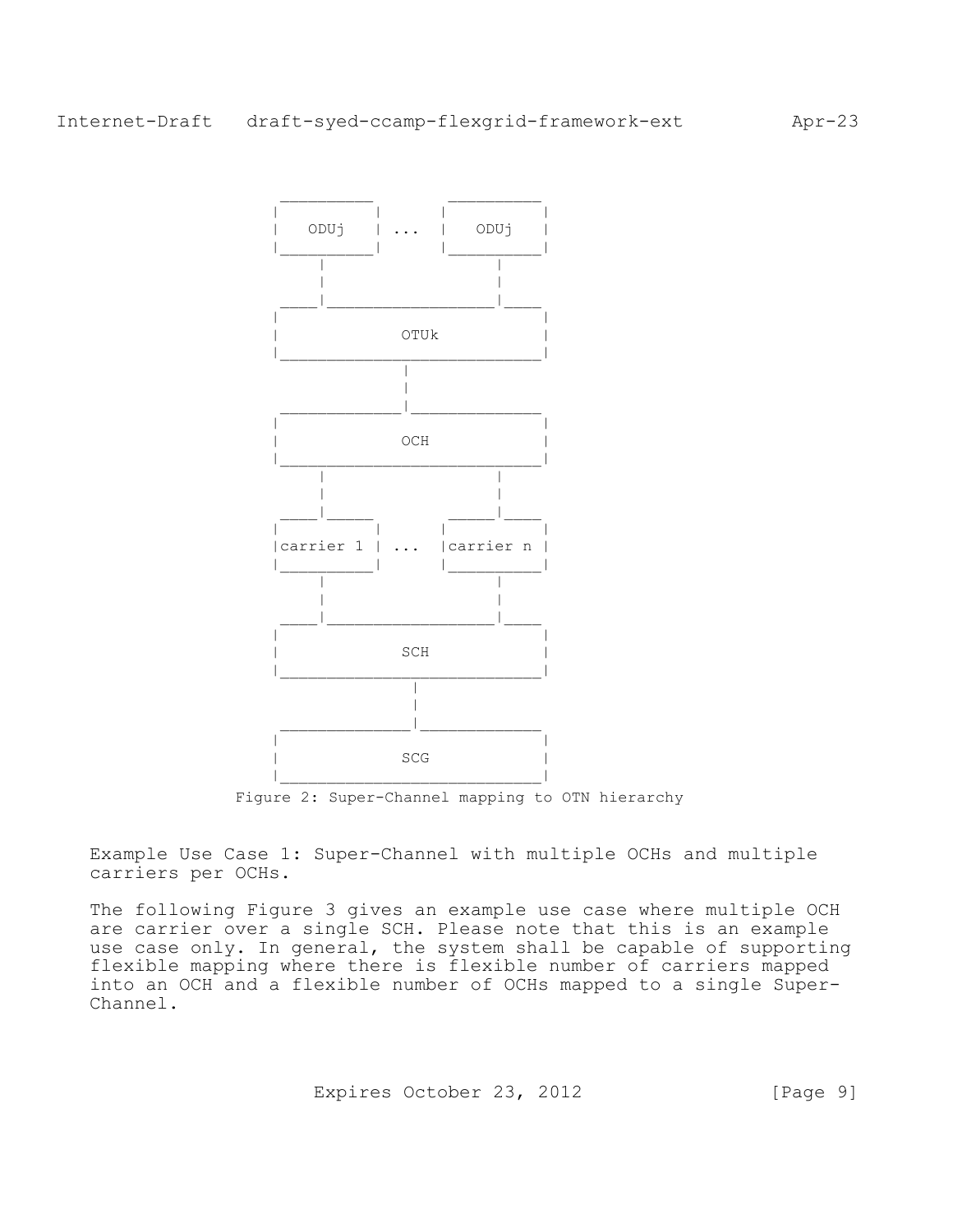

Figure 3: Super-Channel use case showing multiple OCH and multiple carriers per OCH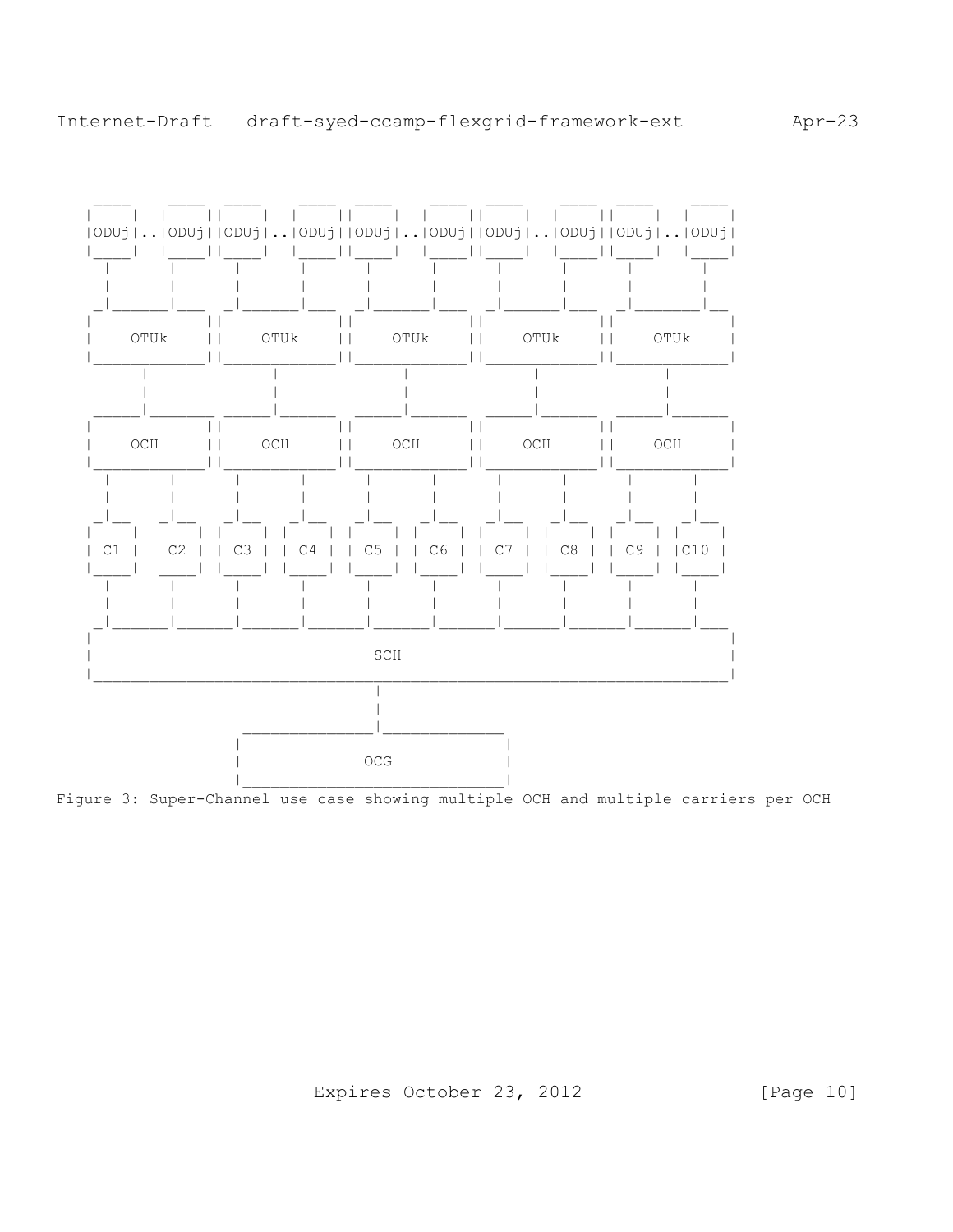Example Use Case 2:

The following Figure 4 shows the case where multiple OCHs are carried over separate super-channels.



Figure 4: Split-Spectrum Super-Channel use case showing multiple OCH and multiple carriers per OCH

Expires October 23, 2012

[Page 11]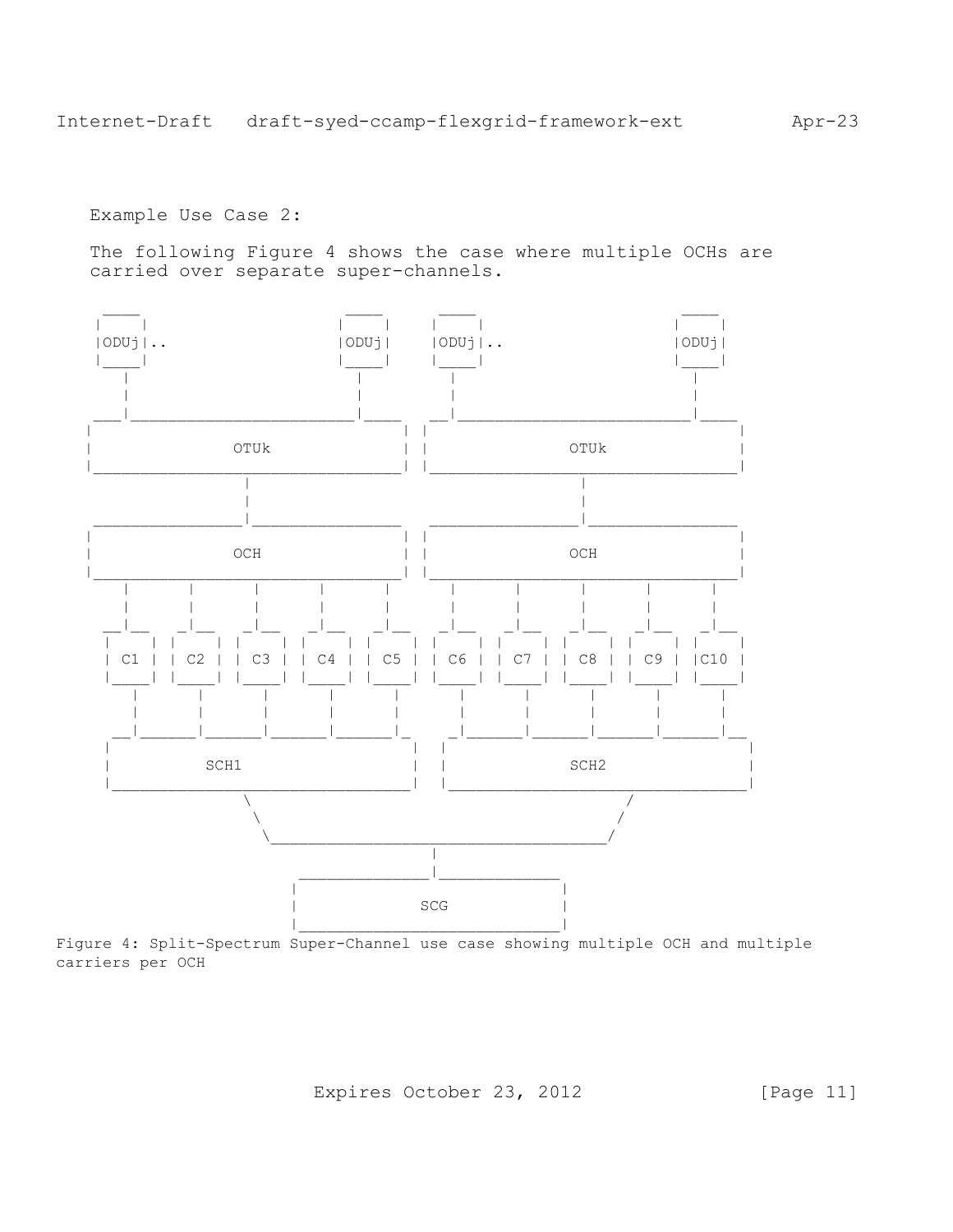Example Use Case 3: Network Level Use Case of super-channel

A network level diagram to illustrate the use of CDC based superchannel (contiguous spectrum and split-spectrum) is shown in Figure 5 below. In this scenario, N1 and N2 are digital/TDM nodes, where the client services originate. N2, N3, N4 and N5 are Optical/WDM nodes on which the super-channels are provisioned. Node N2 is CDC ROADM and Nodes N3, N4 and N5 are Colorless ROADMs only.

Four super-channels are provisioned in this example network. Super-Channels S1 are contiguous spectrum super-channels, both using the same frequency slots, and are added/dropped at Node N2. The contention for the same super-channel (with exactly the same frequency slot mapping) is avoided by routing these super-channels in different degrees of the network. Alternatively, if these superchannels have to go through the same fiber path, then the frequency slots occupied on the Flex-Grid shall be different.

Super-channels S2-1 and S2-2 illustrates the split-spectrum superchannel that is co-routed over the same fibers in the network.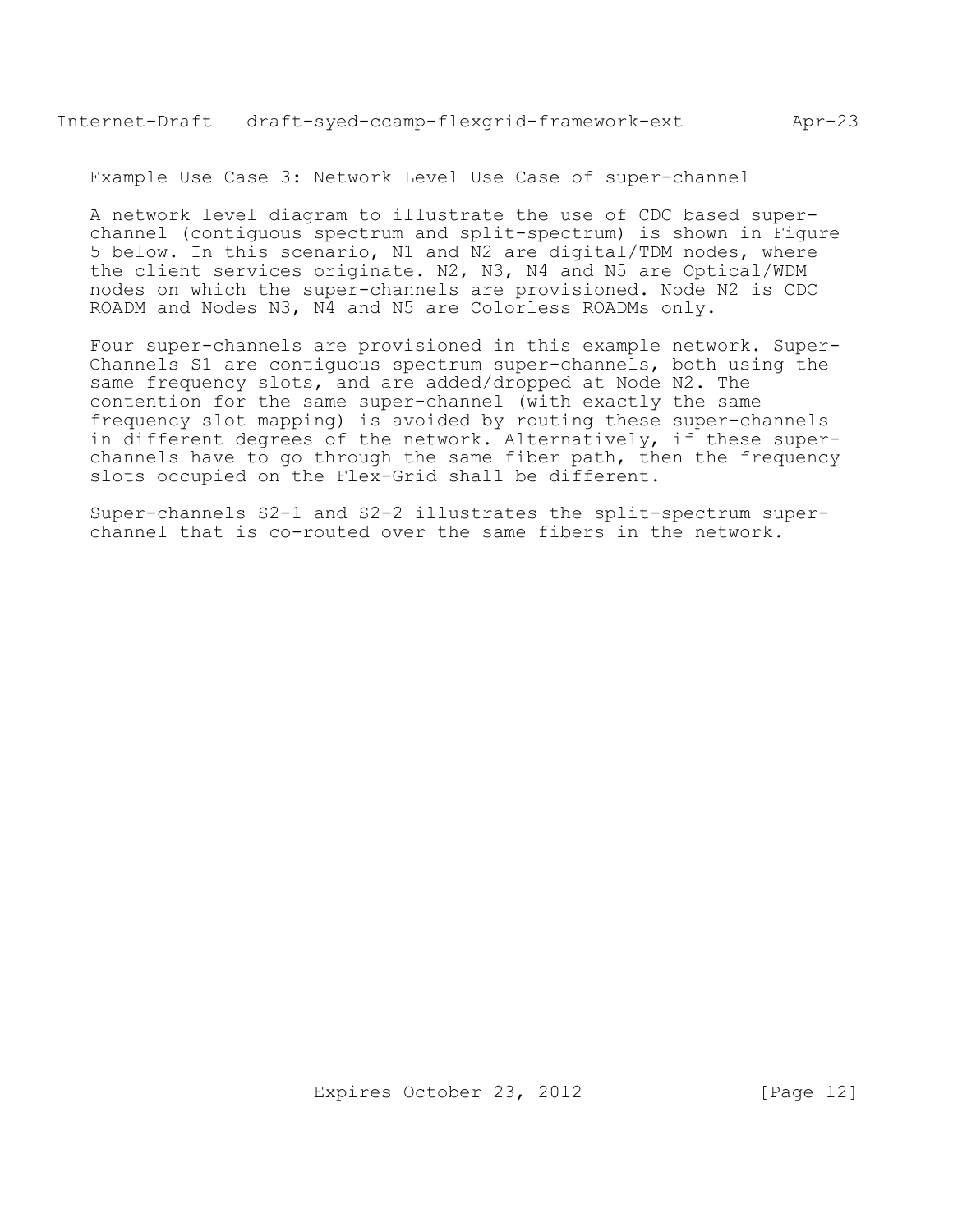

Figure 5: Super-Channel Network Level use case

Expires October 23, 2012 [Page 13]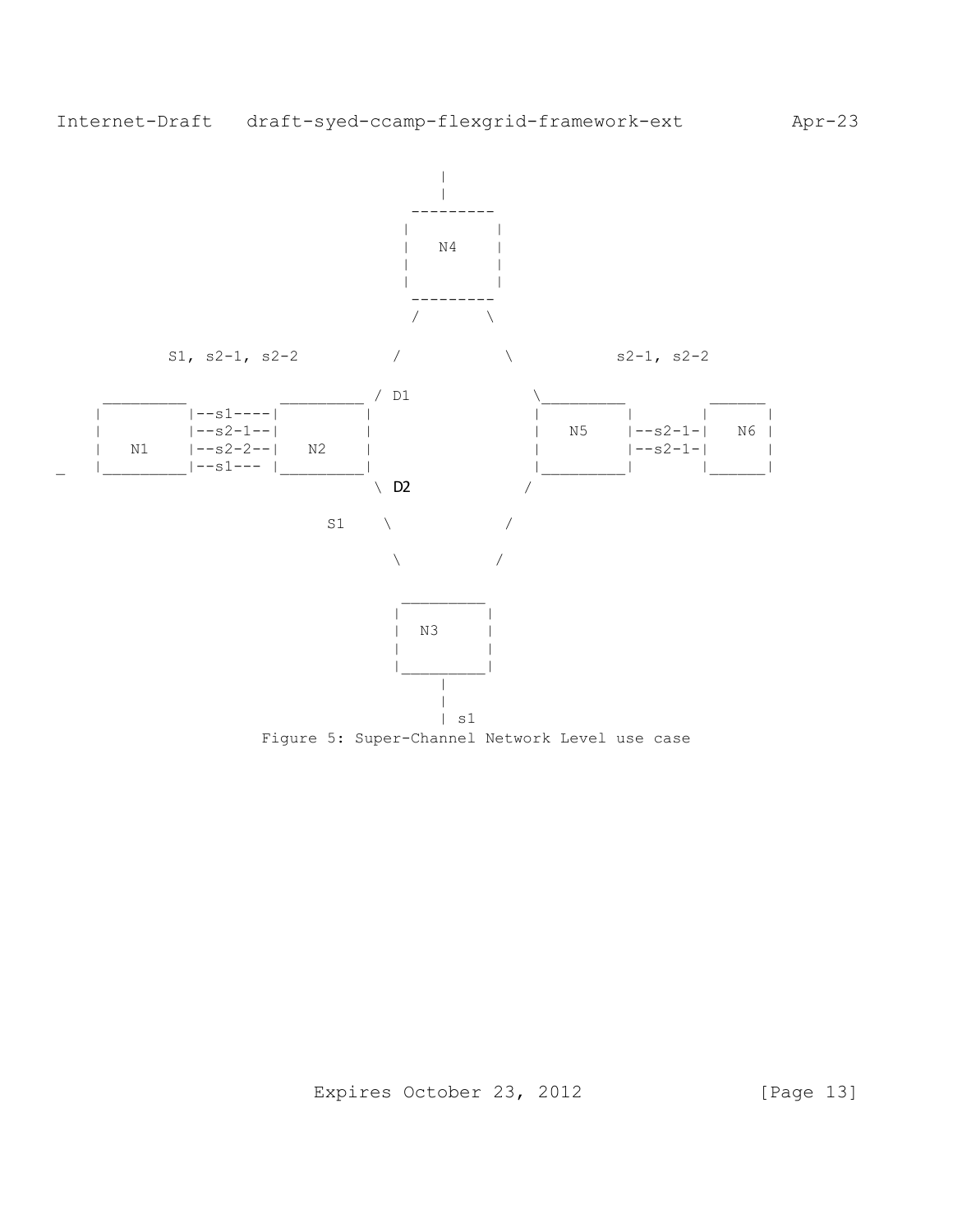Example Use Case 4: Fixed and Flexible Grid Interworking

- In Figure 6:
	- o The Nodes N2 and N3 are Flex-Grid and Fixed grid capable nodes
	- o The Nodes N1 and N4 are fixed grid capable nodes.
	- Fixed and Flexible support on the same interface
		- o In Figure 6, this is represented by Link L3
- BW advertisement that include both fixed and flexible grid by Flex Grid capable nodes
- Signaling support for both fixed and flex-grid.



Figure 6: Use case for fixed and flex-grid interworking

<span id="page-13-0"></span>6. Protocol Implications

Support GMPLS Routing extensions to satisfy requirements in section 4.0.

Support GMPLS Signaling extensions to satisfy requirements in section 4.0.

<span id="page-13-1"></span>7. Security Considerations

<Add any security considerations>

<span id="page-13-2"></span>8. IANA Considerations

IANA needs to assign a new Grid field value to represent ITU-T Flex-Grid.

Expires October 23, 2012 [Page 14]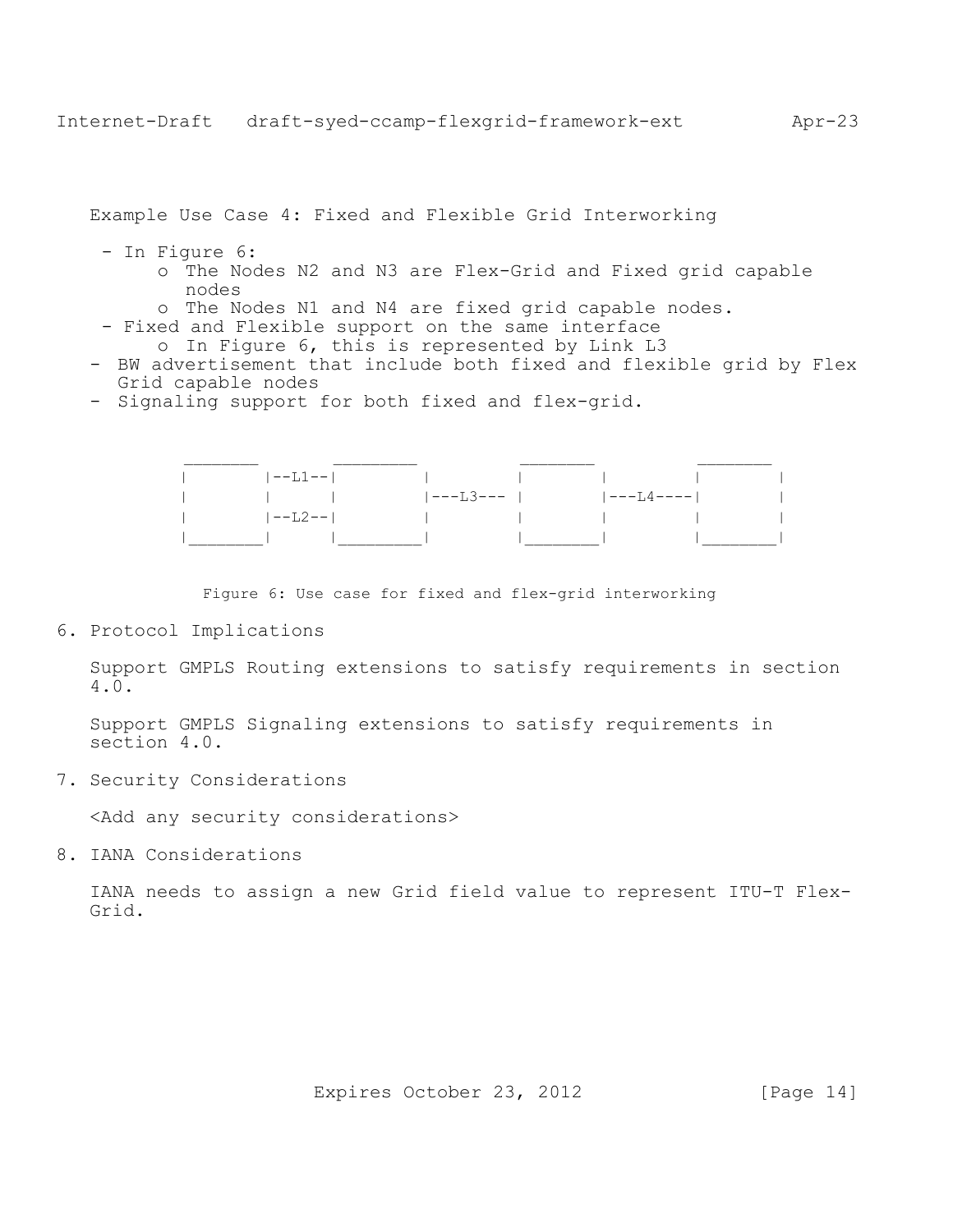- <span id="page-14-2"></span><span id="page-14-1"></span><span id="page-14-0"></span>9. References
	- 9.1. Normative References
	- [RFC 2119] Bradner, S., "Key words for use in RFCs to Indicate Requirement Levels", BCP 14, RFC 2119, March 1997.
		- 9.2. Informative References
	- [1] ITU-T Recommendation G.694.1, "Spectral grids for WDM applications: DWDM frequency grid", June 2002
	- [2] [FLEX-GRID] Unpublished ITU-T Study Group-15 doc: G.694.1 [Rev-2, 12/2011]
	- [3] [RFC 6163] Framework for GMPLS and Path Computation Element (PCE) Control of Wavelength Switched Optical Networks (WSONs)
	- [4] draft-ietf-ccamp-rwa-info-13.txt: Routing and Wavelength Assignment Information Model for Wavelength Switched Optical Networks
	- [5] draft-syed-ccamp-flexgrid-framework-ext.pdf PDF version of this draft which contains figures.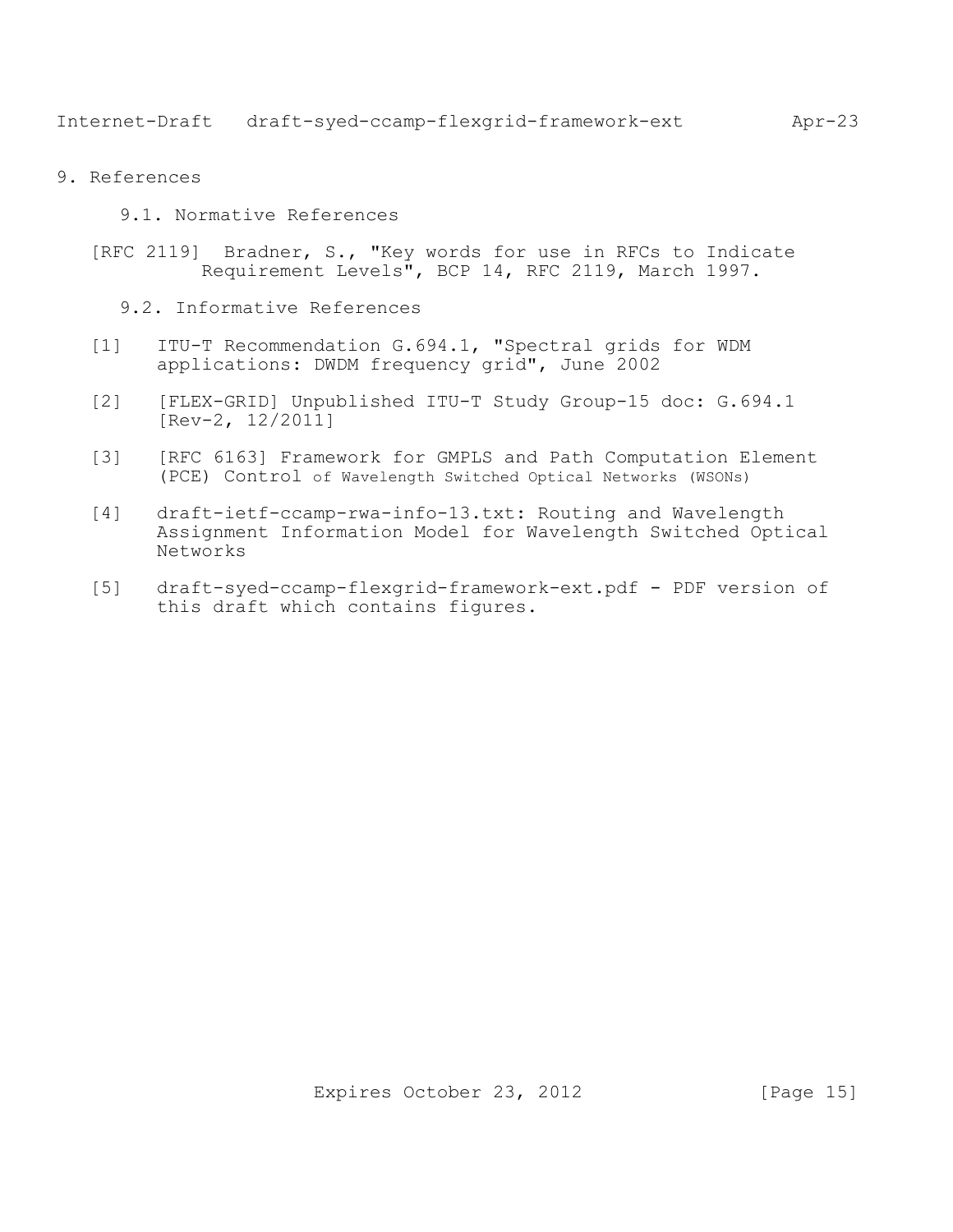```
10. Acknowledgments
```
<span id="page-15-1"></span>11. Authors' Addresses

Sharfuddin Syed Infinera 140 Caspian Ct., Sunnyvale, CA 94089 Email: [ssyed@infinera.com](mailto:ssyed@infinera.com)

Rajan Rao Infinera 140 Caspian Ct., Sunnyvale, CA 94089 Email: [rrao@infinera.com](mailto:rrao@infinera.com)

Marco Sosa Infinera 140 Caspian Ct., Sunnyvale, CA 94089 Email: [msosa@infinera.com](mailto:msosa@infinera.com)

Biao Lu Infinera 140 Caspian Ct., Sunnyvale, CA 94089 Email: [blu@infinera.com](mailto:blu@infinera.com)

Bert Basch Verizon Communications 60 Sylvan Rd., Waltham, MA 02451 Email: bert.e.basch@verizon.com

Andrew G. Malis Verizon Communications 60 Sylvan Rd., Waltham, MA 02451 Email: andrew.g.malis@verizon.com